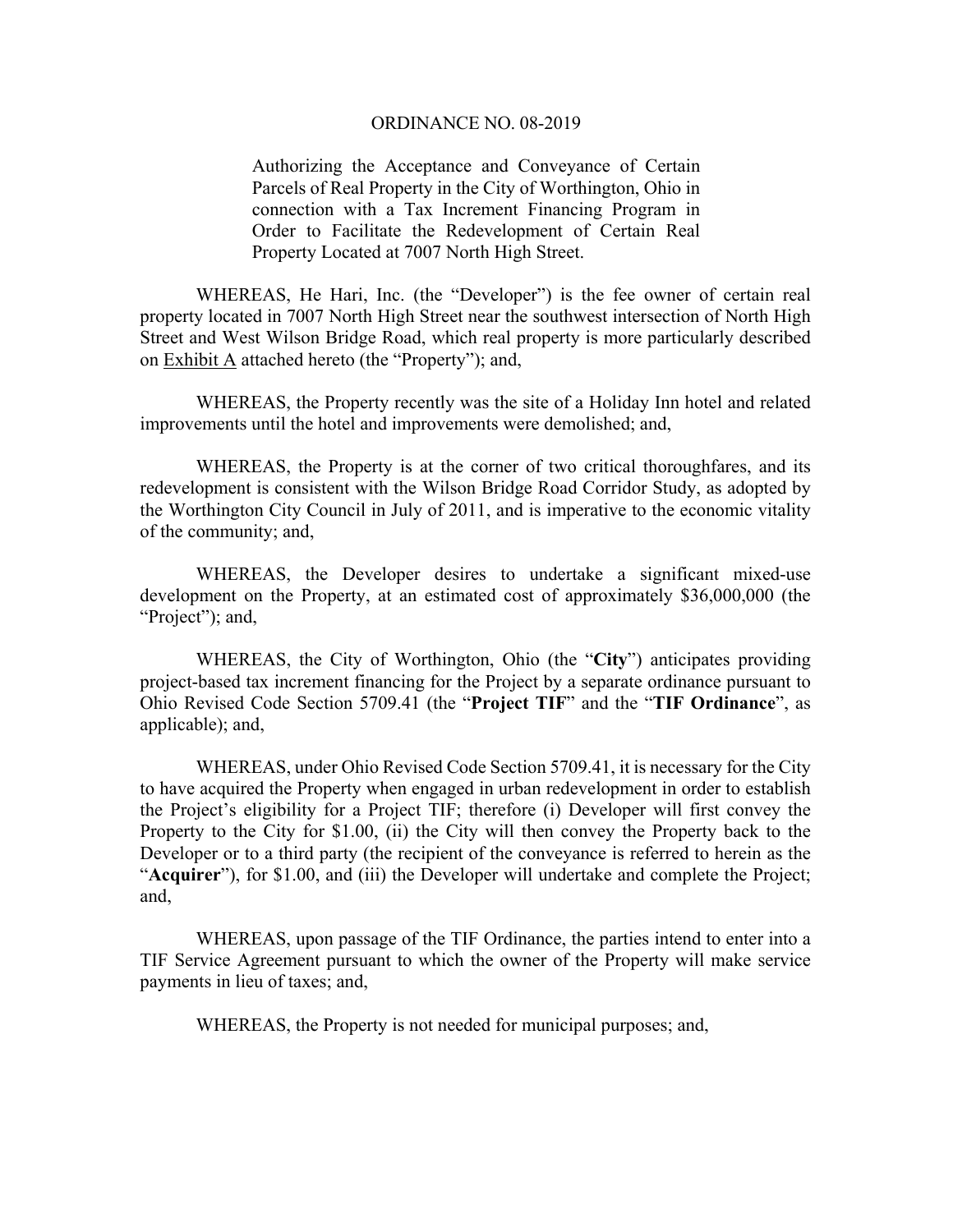### ORDINANCE NO. 08-2019

 WHEREAS, Section 13 of Article VIII of the Ohio Constitution provides that it is in the public interest and proper public purpose for the City to support economic development and improve the economic and general well-being of the people of the City to create or preserve jobs and employment opportunities; and,

 WHEREAS, the City believes that the Project is in the vital and best interests of the City and the health, safety, and welfare of its residents, and in accordance with the public purposes and provisions of applicable federal, state and local laws and requirements;

 NOW, THEREFORE, BE IT ORDAINED by the Council of the Municipality of Worthington, County of Franklin, State of Ohio:

 SECTION 1. That it is in the best interest of the City to accept the conveyance of the Property by the Developer for \$1.00, and to convey the Property to the Acquirer for \$1.00, because such conveyances are necessary to facilitate the anticipated creation of project-based tax increment financing for the Project.

 SECTION 2. This Council finds that through the City's acquisition of the Property and the City's conveyance of the Property to the Acquirer, the City is engaged in urban redevelopment.

SECTION 3. That the Property is not needed for a municipal purpose.

 SECTION 4. That waiving competitive bidding in connection with the City's conveyance of the Property to the Acquirer is justified and reasonable because the property conveyances are necessary for the Project.

 SECTION 5. That this Council authorizes the proper City officials to take all necessary and proper actions to fulfill the terms of this Ordinance, including executing any and all documents deemed by the City to be reasonably necessary or appropriate in order to create new encumbrances and release existing encumbrances on the title to the Property.

 SECTION 6. This Council finds and determines that all formal actions of this Council concerning and relating to the passage of this Ordinance were taken in an open meeting of this Council and that all deliberations of this Council that resulted in those formal actions were in meetings open to the public in compliance with the law.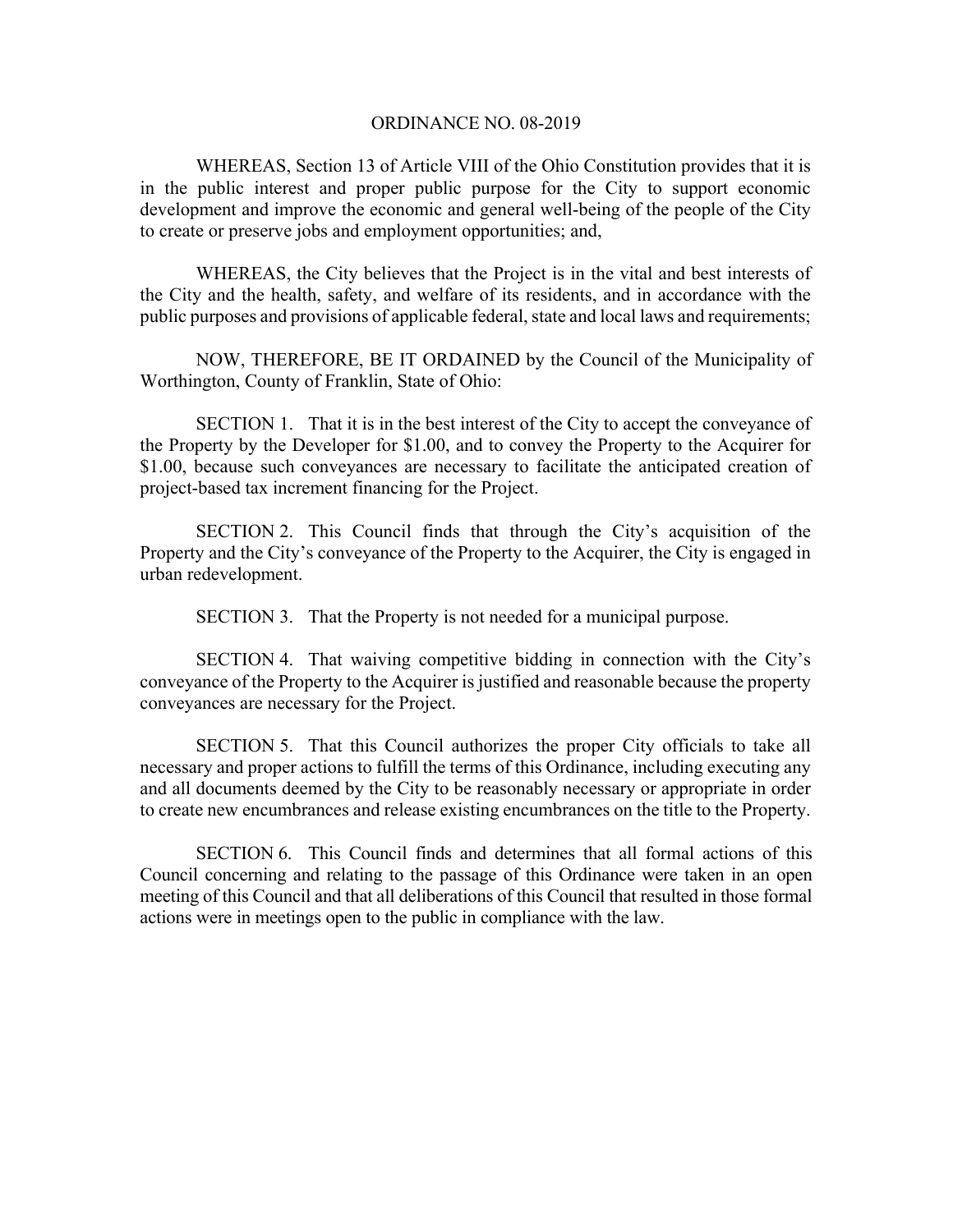## ORDINANCE NO. 08-2019

SECTION 7. That notice of passage of this Ordinance shall be posted in the Municipal Administration Building, the Worthington Library, the Griswold Center and the Worthington Community Center and shall set forth the title and effective date of the Ordinance and a statement that the Ordinance is on file in the office of the Clerk of Council. This Ordinance shall take effect and be in force from and after the earliest period allowed by law and by the Charter of the City of Worthington, Ohio.

Passed March 18, 2019

 \_/s/ Bonnie D. Michael\_\_\_\_\_\_\_\_\_\_\_\_\_\_ President of Council

Attest:

 $\frac{s}{D}$ . Kay Thress P.H. March 18, 2019 Clerk of Council Effective April 10, 2019

Introduced March 4, 2019